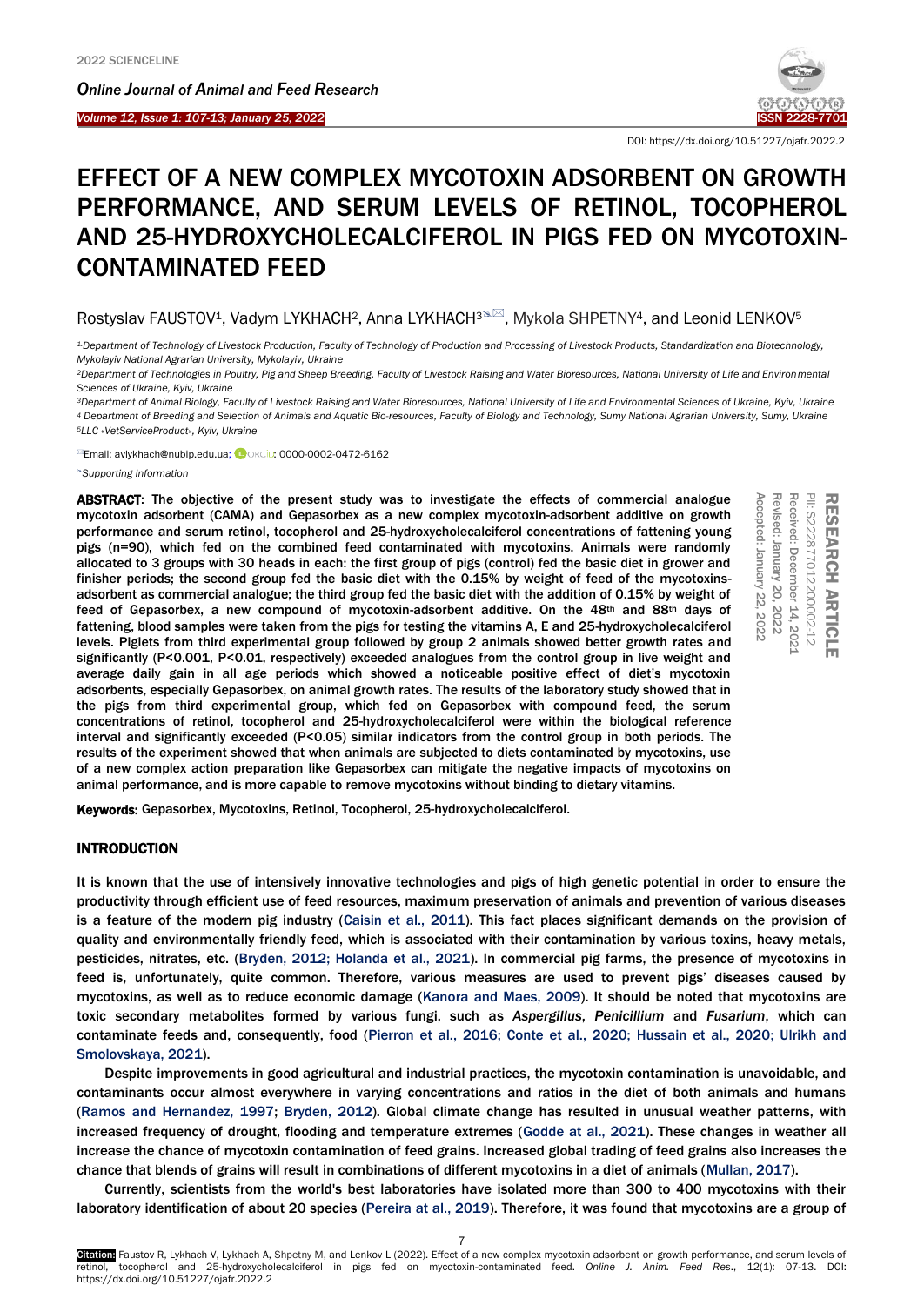substances with different structure, which is a secondary metabolite of toxicogenic fungi. According to experts, 25% of world grain production shows contamination with mycotoxins [\(CAST, 2003; Eskola at al., 2019\).](#page-5-0) In addition, these substances are involved in a number of toxic mechanisms, in particular: disruption of several metabolic functions in both humans and animals. Mycotoxicosis is common in pig breeding because pigs are quite sensitive to mycotoxins, where the latter affect the reduction of feed intake, the development of diseases of the reproductive organs, reproductive dysfunction, weakening the body's immune system, reducing resistance to diseases (coccidiosis, colibacillosis, etc.), the cost of preventive and veterinary measures, reducing the effectiveness of vaccines and drugs [\(D'Mello et al., 1999;](#page-5-0)  [Dersjant-Li et al., 2003\).](#page-5-0) However, as noted the susceptibility of pigs to mycotoxicosis is influenced by a number of factors, such as: sex and age, and each mycotoxin has its own mechanism of action with specific clinical manifestations, according to the accepted amount (Cote et al., 1985; [Roger and Coulombe, 1993; Hussein and Brasel, 2001\).](#page-5-0) As a result, the losses from pig mycotoxicosis are considerable: a marked decrease in productivity, low reproductive capacity, high mortality, forced slaughter of pigs, which causes significant economic losses [\(Reddy et al., 2018\).](#page-5-0) The parameters of the impact of mycotoxins on pigs are suppression of immune status, hepatotoxic and nephrotoxic effects, low consumption or complete refusal of feed, increased feed consumption, reduced live weight gain, gastrointestinal and cardiovascular disorders, high mortality, etc. [\(Holanda and Kim, 2020\).](#page-5-0) It is unfortunate that the body does not produce antibodies to mycotoxins [\(Díaz-Llano and Smith, 2007\).](#page-5-0)

In order to prevent mycotoxicosis in pigs, world scientists and practitioners have developed ways to minimize the action of mycotoxins aimed at removing mycotoxins with various mineral and organic adsorbents [\(Ramos and Hernandez,](#page-5-0)  [1996; Huwig et al., 2001; Battacone et al., 2007; Holanda et al., 2021\).](#page-5-0) Studies by a number of authors have shown that long-term use of sorbents revealed a decrease in the content of vitamins A, D and E in the blood of animals (Lawson et al., [1971; Harvey et al., 1994; Kihal et al., 2022\).](#page-5-0) 

Therefore, a number of studies are currently being conducted to find the most effective sorbents that will get rid of mycotoxins and preserve vitamins in animals. Due to the urgency of the problem, the study aimed to determine the effectiveness of use of a new complex mycotoxin-adsorbent additive Gepasorbex a product of VetServiceProduct in combined feeds contaminated with mycotoxins, to increase the productivity of pigs.

### MATERIALS AND METHODS

## Ethical regulation

The rules for the treatment of animals in the experiment were fully complied with European legislation on animal protection and comfort kept on farms (Directive № 95/58 EU «From the protection of farm animals» of the EU Council of 20.07.1998 as amended by EU Regulation № 806/203 of 14.04.2003, № 91/630 EU «Minimum standards for the protection of pigs» of 19.11.1991 as amended by EU Regulation). The protocol of experimental study on blood sampling in pigs, approved by the local Commission on Bioethics of the National University of Life and Environmental Sciences of Ukraine on Good Clinical Practice (GCP) for the protection and humane treatment of experimental animals.

#### Experimental design

A total of 90 heads fattening young pigs were used in the experiment, where the maternal form was a combination of the Large White × Landrace breeds, and the paternal form was boars of the Maxter terminal line. The animals were housed on the commercial farm of the Tavriya Pigs Limited Liability Company placed in Skadovsk district, Kherson region, Ukraine. Animals was divided into two grower and finisher periods: Grower period was included of animals (12-17 weeks old) with a live weight of 30-60 kg consumed 2.4-2.6 kg feed per head per day using the following grower feed type of nutritional value: crude protein = 166.7 g/kg and exchange energy = 13.562 MJ/kg. The pigs were placed on a concrete slotted floor with an area of 0.65 m<sup>2</sup>/head. Finisher period of fattening was included of animals with a live weight of 61-100 kg (17-22 weeks old) consumed 2.8-3.0 kg feed per head per day using a combined feed type of nutritional value with 146.7 g/kg crude protein and 13.411 MJ/kg exchange energy. The pigs were placed on a concrete slotted floor with an area of 0.85 m2/head.

#### Feeding

As the basic diet (BD) it was used combined feed of own production for the use of premixes of production produced by Alternativa LLC. When transferring pigs from the rearing shop to the fattening shop of the first period, in order to equalize the animals and purity of research in the period from 11-12 weeks, the equalization period started. Then all experimental animals were divided into three groups (on the principle of analogues) of 30 heads: the control group of pigs fed the BD of both grower and finisher»; pigs of the second experimental group consumed the BD of both grower and finisher with the addition of 0.15% by weight of feed CAMA; and the third experimental group fed the BD of both grower and finisher with the addition of 0.15% by weight of feed complex preparation of Gepasorbex (Table 1).

The composition of 1 kg of Gepasorbex produced by VetServiceProduct LLC contains the following active ingredients (%): silica dioxide (60.2-70.8); aluminum oxide (8.0-12.0); magnesium carbonate (1.0-2.5); titanium dioxide (0.8-0.15); selenium (0.32-0.35); clineopleolite (4.2-4.5); active fodder yeast (8.0-10.0); milk thistle *Silybum marianum* (18.0-20.0) (the registration certificate = AB-08268-04-19).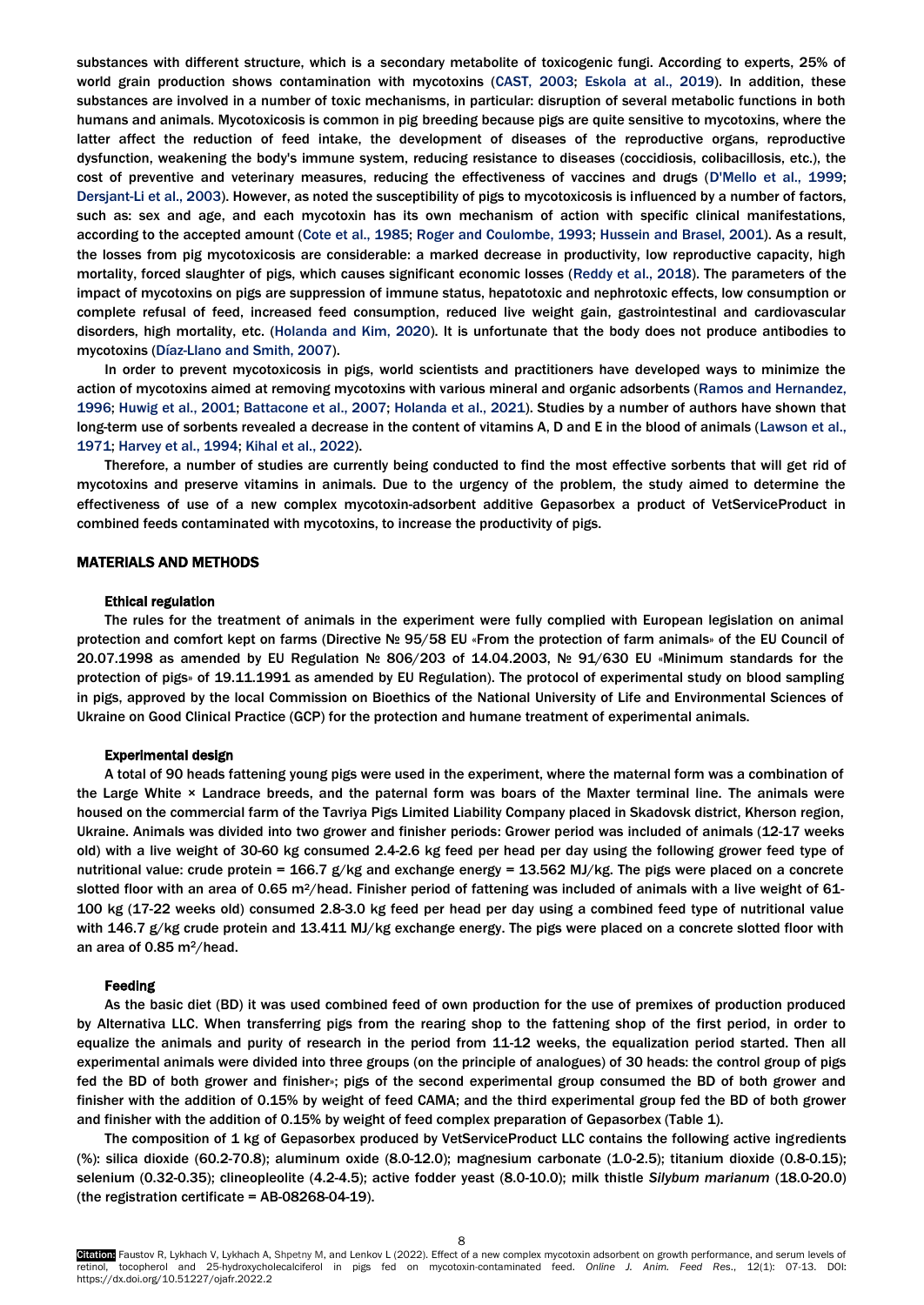The main feed used for feeding pigs of the experimental groups according to laboratory studies was recognized as slightly toxic to aflatoxin B1 (≤ 0,05 µg/kg), ochratoxins (≤ 0.1-0.4 µg/kg) and zearalenone (≤ 0.25 µg/kg), contract №837 from 06.07.2021 (Expert Center of Diagnostics and Laboratory Support «Biolights» LLC, Kyiv region, Ukraine. In the experiment, fattening indexes were studied according to the methods [\(Ibatullin et al., 2017\).](#page-5-0)

| <b>Table 1 - The scheme of the experiment</b>                                           |                                |                                         |  |  |  |  |
|-----------------------------------------------------------------------------------------|--------------------------------|-----------------------------------------|--|--|--|--|
| Age                                                                                     | <b>Group</b>                   | <b>Feeding conditions</b>               |  |  |  |  |
| Age 11-12 weeks - EW                                                                    |                                |                                         |  |  |  |  |
|                                                                                         | 1 <sup>st</sup> , Control      | <b>BD</b> for grower                    |  |  |  |  |
| Age 12-17 weeks                                                                         | 2 <sup>nd</sup> , Experimental | BD + 0.15% by weight of feed CAMA       |  |  |  |  |
|                                                                                         | 3 <sup>rd</sup> , Experimental | BD + 0.15% by weight of feed Gepasorbex |  |  |  |  |
|                                                                                         | 1 <sup>st</sup> , Control      | <b>BD</b> for finisher                  |  |  |  |  |
| Age 17-22 weeks                                                                         | 2 <sup>nd</sup> , Experimental | BD + 0.15% by weight of feed CAMA       |  |  |  |  |
|                                                                                         | 3 <sup>rd</sup> , Experimental | BD + 0.15% by weight of feed Gepasorbex |  |  |  |  |
| EW= equalization period; BD= basic diet; CAMA= commercial analogue mycotoxin adsorbent. |                                |                                         |  |  |  |  |

## Serum retinol, tocopherol and 25-hydroxycholecalciferol measurement

At 12, 14, 17 and 22 weeks, live weight (in kg) and average daily gain (in g) were measured. On the  $48^{\text{th}}$  and  $88^{\text{th}}$ days, 30 blood samples were taken from pigs of the experimental groups, on an empty stomach in the morning by puncture of the jugular vein to determine the contents of retinol, tocopherol and 25-hydroxycholecalciferol. Serum samples for the content of these vitamins were conducted in the independent laboratory of Expert Center of Diagnostics and Laboratory Support «Biolights» LLC, Kyiv. Vitamins A and E were examined by high performance liquid chromatography, analyzer and Agilent 1200 HPLC System with UV-detector; Recipe complete Kit (Germany), the detection wavelength for the determination of vitamin A was 328 nm and for vitamin E it was 286 nm. The flow rate was 0.750 ml/min., the temperature of the column thermostat + 30.0°C, and 25-hydroxycholecalciferol measured by electrochemiluminescence immunoassay (ECLIA) method, Cobes e 601 analyzer, Roche Diagnostics system (Germany).

### Statistical analysis

Data were analyzed using Statistica 12.0 (StatSoft Inc., 2014, www.statsoft.com). Results are presented as mean  $\pm$ standard deviation (X ± SD). The following significance levels were used for the study: P <0.05; 0.01 and 0.001.

# RESULTS AND DISCUSSION

A significant difference in productive traits (live weight and average daily gain) of pigs of the control and experimental groups was observed at the age of 56 days, or at 14 weeks (Table 2). It should be noted that all piglets had a live weight of 33-34 kg when put to fattening. During 14-weeks piglets from third experimental group fed on Gepasorbex significantly (P<0.05) by 1.93 kg in live weight exceeded from the control group; for average daily gain significantly (P<0.001) exceeded by 114.3 g from the control group and by 50 g (P<0.05) over the second group fed CAMA. Regarding the  $17<sup>th</sup>$ weeks: the animals of the third experimental group significantly (P<0.05) exceeded the live weight by 2.3 kg over the piglets of the second experimental group and by 3.63 kg (P<0.001) over to the analogues of the control group. In the piglets of the control and second experimental groups, the average daily weight gain was significantly lower by 81.0 g (P<0.001) and 38.1 g (P<0.05), respectively, than in pigs of the third experimental group. At the age of 22 weeks of fattening, young pigs of the second and third experimental groups had a significantly advantage in live weight by 2.47 kg (P<0.01), 5.10 kg (P<0.001) and average daily gain by 32.36 g (P<0.05), 41.90 g (P<0.01) over control group.

| <b>Table 2 - Productive traits of experimental groups of pigs</b>                                                                                                                                                                             |                         |                           |                                |                                |  |  |  |
|-----------------------------------------------------------------------------------------------------------------------------------------------------------------------------------------------------------------------------------------------|-------------------------|---------------------------|--------------------------------|--------------------------------|--|--|--|
| <b>Parameters</b>                                                                                                                                                                                                                             | Group / Age, $(n = 30)$ | 1 <sup>st</sup> , control | 2 <sup>nd</sup> , experimental | 3 <sup>rd</sup> , experimental |  |  |  |
| 12 weeks                                                                                                                                                                                                                                      | Live weight, kg         | 35.50±0.717               | $35.03 \pm 0.812$              | 35.83±0.649                    |  |  |  |
| 14 weeks                                                                                                                                                                                                                                      | Live weight, kg         | 45.80±0.637               | 46.23±0.768                    | 47.73±0.629*                   |  |  |  |
|                                                                                                                                                                                                                                               | Average daily gain, g   | 735.7±15.75               | 800.0+19.19**                  | 850.0±12.04***a                |  |  |  |
| 17 weeks                                                                                                                                                                                                                                      | Live weight, kg         | 62.87±0.610               | 64.20±0.791                    | 66.50±0.645***a                |  |  |  |
|                                                                                                                                                                                                                                               | Average daily gain, g   | $812.7 \pm 15.64$         | 855.6±10.33*                   | 893.7±8.45***b                 |  |  |  |
| 22 weeks                                                                                                                                                                                                                                      | Live weight, kg         | 93.33±0.471               | 95.80±0.720**                  | 98.43±0.544***b                |  |  |  |
|                                                                                                                                                                                                                                               | Average daily gain, g   | 870.5±11.92               | 902.86±9.55*                   | 912.40±8.55**                  |  |  |  |
| N= number; Significant: *=P<0.05; **=P<0.01; ***=P<0.001 (in comparison with animals of the first control group); a= P<0.05; b= P<0.01<br>(in comparison of animals of third experimental group with analogues of second experimental group). |                         |                           |                                |                                |  |  |  |

Citation: Faustov R, Lykhach V, Lykhach A, Shpetny M, and Lenkov L (2022). Effect of a new complex mycotoxin adsorbent on growth performance, and serum levels of retinol, tocopherol and 25-hydroxycholecalciferol in pigs fed on mycotoxin-contaminated feed. *Online J. Anim. Feed Res*., 12(1): 07-13. DOI: https://dx.doi.org/10.51227/ojafr.2022.2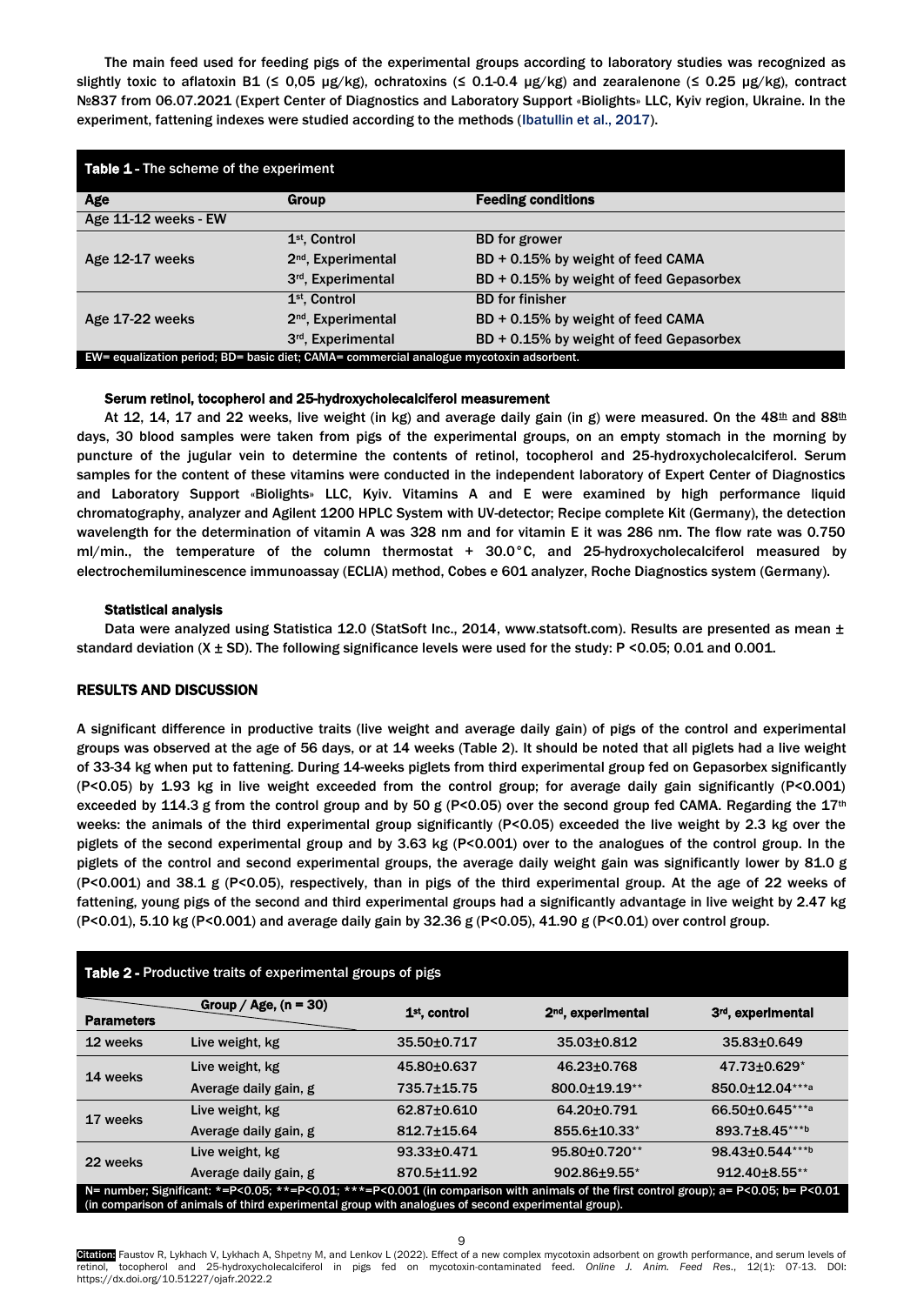Table 3 - Dynamics of the content of vitamins in the blood serum of pigs

|                                                              | Group, $(n = 10) /$ vitamin content | <b>Biological</b>               |                               |                    |
|--------------------------------------------------------------|-------------------------------------|---------------------------------|-------------------------------|--------------------|
| The name of vitamins, unit                                   | 1 <sub>st</sub><br>control          | 2 <sub>nd</sub><br>experimental | 3rd.<br>experimental          | reference interval |
| Age of pigs - 12 weeks (48 days)                             |                                     |                                 |                               |                    |
| Retinol (vitamin A), $\mu$ g/mL                              | $25.16 + 1.28$                      | $25.84 \pm 1.39$                | $27.12 \pm 1.65$              | 27.0-30.0          |
| Tocopherol (vitamin E), µg/mL                                | $3.76 \pm 0.52$                     | $4.28 + 0.39$                   | $5.71 \pm 0.96$ *             | $5.7 - 6.4$        |
| 25-hydroxycholecalciferol (vitamin D), ng/mL                 | $25.42 \pm 1.54$                    | $25.75 \pm 1.38$                | $31.05 \pm 2.12^*$            | 30.0-32.0          |
| Age of pigs - 22 weeks (88 days)                             |                                     |                                 |                               |                    |
| Retinol (vitamin A), $\mu$ g/mL                              | $36.13 + 1.82$                      | $42.29 \pm 1.67$                | 52.88±1.95***                 | 50.0-60.0          |
| Tocopherol (vitamin E), $\mu$ g/mL                           | $5.02 \pm 0.37$                     | $5.64 \pm 0.29$                 | $6.62 \pm 0.54$ <sup>*</sup>  | $6.5 - 6.8$        |
| 25-hydroxycholecalciferol (vitamin D), ng/mL                 | 27.24±0.87                          | $28.15 \pm 0.92$                | $30.89 \pm 1.14$ <sup>*</sup> | 30.0-32.0          |
| N= number; significant: $* = P < 0.05$ ; $*** = P < 0.001$ . |                                     |                                 |                               |                    |

Of the several authors that the use of feeds with the addition of mycotoxin adsorbents in groups of animals improved their growth characteristics (Huwig et al., 2001; Duan et al., 2014; [Patience et al., 2014; Weaver et al., 2014; Frobose et](#page-5-0)  al., 2017). Noted that the use of phytobiotics with adsorbent of mycotoxin to mitigate the negative effects of multiple mycotoxins in pig diets increased their productivity, improved the absorption of feed elements and had better biochemical parameters of hepatic metabolism and immune status of pigs [\(Holanda et al., 2021\)](#page-5-0)

It should be noted that adsorbents of mycotoxins differ from each other and from generation to generation due to technological developments are becoming more sophisticated and diverse in adsorption properties, as well as show an indirect therapeutic effect. Feed sorbents have the ability to quickly bind a wide range of toxicants. Sorbents are stable at different pH values, thermostable during feed granulation. The use of mycotoxin adsorbents as feed additives is beneficial for reducing the toxic effects of mycotoxins in pigs, which provides a more sustainable use of feed. There are many mechanisms by which adsorbents mitigate the toxic effects of mycotoxins in feed, one of which is adsorption when the mycotoxin interacts with another molecule (adsorbent) and is not absorbed by animals [\(Boudergue et al., 2009\).](#page-5-0)

In the adsorbed form, the mycotoxin will be excreted in the feces, and its toxic effects will be minimized in animals. The next mechanism is the use of these agents to strengthen the immune function and intestinal health of the animal, such agents often include the use of prebiotics, probiotics, postbiotics, phytobiotics and synbiotics [\(Holanda and Kim,](#page-5-0)  2020).

However, many feed additives with sorption properties bind vitamins, macro- and micronutrients (Papaioannou et al., [2002; Kihal et al., 2021\).](#page-5-0) According to the results of studies by other authors, it has been proven that long-term use of sorbents revealed a decrease in the content of vitamins A, D and E in blood of animals and poultry. Aflatoxin-B1 caused detrimental effects on liver health and electrolyte balance in pigs, leading to impaired liver function and structure of the liver and kidneys [\(Schell et al., 1993\). T](#page-5-0)he productivity and resistance of piglets depends on providing them with sufficient nutrients and biologically active substances. The latter include vitamins A, D and E, which ensure the normal course of biochemical and physiological processes in the body, have an impact on the growth and development of animals [\(Kihal et](#page-5-0)  [al., 2022\).](#page-5-0)

As a result of experimental studies, it was found out a decrease in the content of some vitamins in the pigs of control and second experimental groups over animals of third experimental group (Table 3). On 48th and 88th days, in the pigs of the third experimental group, serum concentrations of retinol (27.12 µg/mL and 52.88 µg/mL), tocopherol (5.71 µg/mL) and 6.62 µg/mL), 25-hydroxycholecalciferol (31.05 ng/mL and 30.89 ng/mL) respectively, detected within the biological reference interval. This indicates the effect of Gepasorbex on the relative bioavailability of these vitamins in the body of pigs third experimental group.

On the 48th and 88<sup>th</sup> days, the piglets of the second experimental group fed CAMA relative to the minimum value of the biological reference interval reduced serum concentrations, %: retinol (↓4.3 and ↓15.4), tocopherol (↓24.9 and ↓13.2), 25-hydroxycholecalciferol (↓14.2 and ↓6.2). A similar trend was noted in the animals of the control group on the 48th and 88th days - a decreased of serum retinol ( $\downarrow$ 6.8% and  $\downarrow$ 27.7%), tocopherol ( $\downarrow$ 34.0% and  $\downarrow$ 22.8%), 25-hydroxycholecalciferol (↓15.3% and ↓9.2%) relative to the minimum value of the biological interval.

Given that retinol, in addition to its antioxidant function, stimulates the growth of connective tissue («growth vitamin»), its deficiency often reduces weight gain (see Table 2). It is postulated that the decrease in vitamin A levels in the liver is the result of the consumption of T-2 toxin [\(Dvorska and Surai,](#page-5-0) 2001) and, as a consequence, a decrease in intestinal absorption of fat-soluble nutrients. [Hoehler et al. \(1996\)](#page-5-0) suggested that mycotoxins, by stimulating lipid peroxidation of intestinal enterocytes, lead to the damage that significantly contributes to the disruption of retinol absorption. In our studies, this clearly observed in the pigs of control group.

In turn, the researchers noted that the presence of ochratoxin A in the diet significantly reduced the concentration of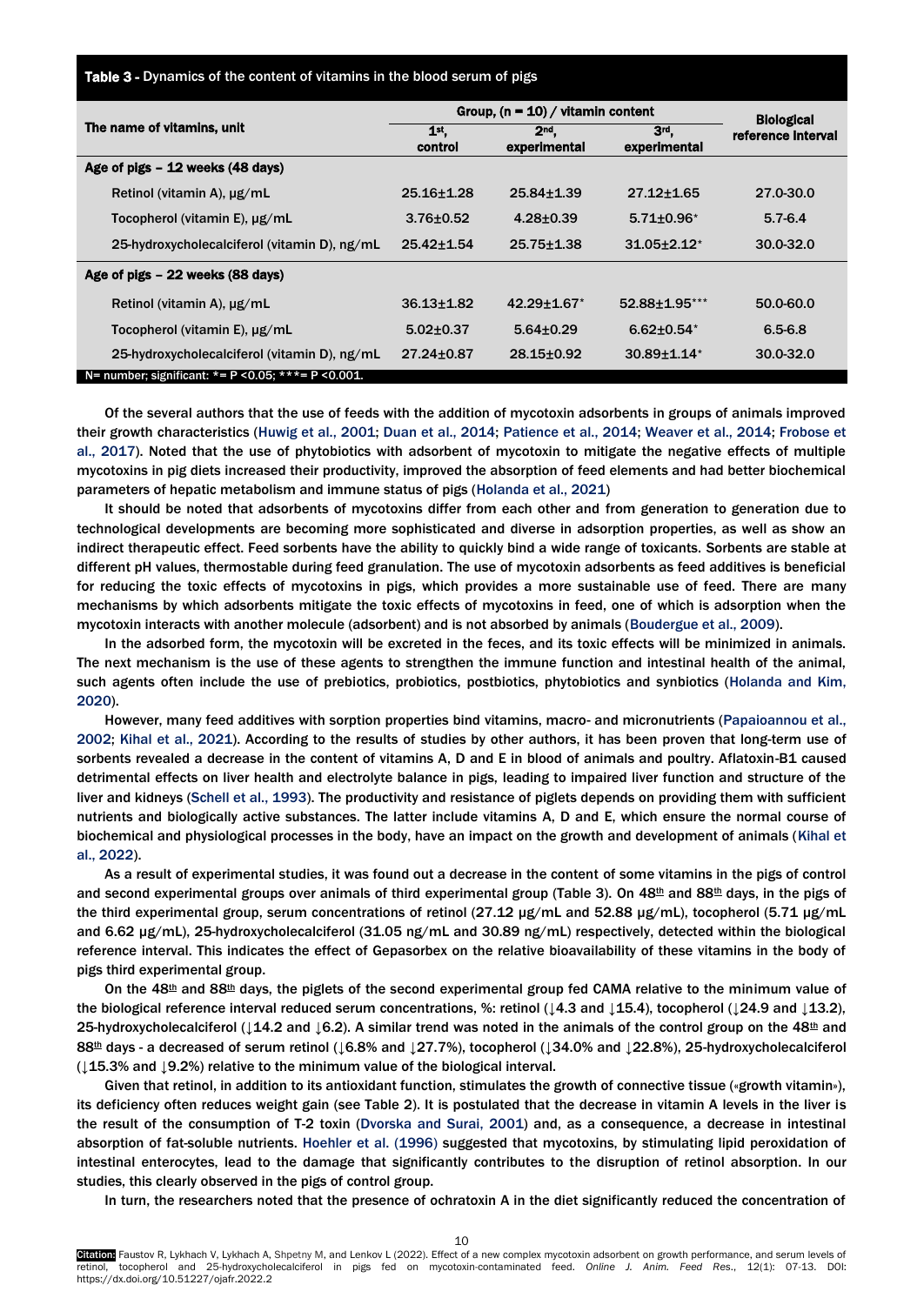α-tocopherol in the liver. In addition, aflatoxin in pig diets reduced serum tocopherol and retinol concentration compared to control and pre-test values and decreased tocopherol concentration in cardiac tissue, which was recorded with animals of control group in the experiment [\(Harvey et al., 1994\).](#page-5-0) Similar results were obtained by [Ponchon et al. \(1969\), Lawson et](#page-5-0)  [al. \(1971\)](#page-5-0) on the negative effect of feed mycotoxins in animal diets on the inhibition of cholesterol synthesis, and subsequently on the activation of vitamin D, calcium and phosphorus balance in pigs.

## **CONCLUSION**

The results of the experiment show that a new complexes mycotoxin adsorbent a positive influence on the growth performance of piglets, increasing the bioavailability of retinol, tocopherol and 25-hydroxycholecalciferol in the body of pigs. The recommended rate a new complexes mycotoxin adsorbent for young fattening pigs is 0.15% by weight of feed. This result can be used in pig farming and also there is a need to study a feed costs and economic efficiency of using a new complexes mycotoxin adsorbent.

## DECLARATIONS

## Corresponding author

E-mail: avlykhach@nubip.edu.ua

#### Authors' contribution

F.Rostyslav and L.Vadym participated in the design of study, performed the experiments and writing original manuscript. L.Anna, Sh.Mykola and L.Leonid assisted in performing the study, data arranging, and calculation. L.Vadym and L.Anna critically revised the manuscript. All authors have read and agreed to the published version of the manuscript.

#### Acknowledgements

The experimental studies performed within the state budget of the Ministry of Education and Science of Ukraine (state registration number 0119U001042, 2019-2021). The authors would like to thank the owner, employees of the commercial farm where the experimental study was conducted and VetServiceProduct LLC.

#### Conflict of interests

The authors have not declared any conflict of interests.

#### REFERENCES

- Battacone G, Carboni GA, Nicolussi P, Ligios C, Pulina G (2007). Use of a glucomannan polymer to reduce the effects of mycotoxin-contaminated diets in finishing pigs. Italian Journal of Animal Science, 6(1): 673-675. [Article Link](https://www.tandfonline.com/doi/abs/10.4081/ijas.2007.1s.673) I DOI: <https://doi.org/10.4081/ijas.2007.1s.673>
- Boudergue C, Dragacci S, Favrot [M-Ch, F](https://efsa.onlinelibrary.wiley.com/action/doSearch?ContribAuthorRaw=FAVROT%2C+Marie-Christine)remy [J-M,](https://efsa.onlinelibrary.wiley.com/action/doSearch?ContribAuthorRaw=FREMY%2C+Jean-Marc) Massimi [C,](https://efsa.onlinelibrary.wiley.com/action/doSearch?ContribAuthorRaw=MASSIMI%2C+Claire) Prigent [P,](https://efsa.onlinelibrary.wiley.com/action/doSearch?ContribAuthorRaw=PRIGENT%2C+Philippe) Debongnie, Pussemier [L,](https://efsa.onlinelibrary.wiley.com/action/doSearch?ContribAuthorRaw=PUSSEMIER%2C+Luc) Boudra [H,](https://efsa.onlinelibrary.wiley.com/action/doSearch?ContribAuthorRaw=BOUDRA%2C+Hamid) [Morgavi](https://efsa.onlinelibrary.wiley.com/action/doSearch?ContribAuthorRaw=MORGAVI%2C+Diego) D, [Oswald](https://efsa.onlinelibrary.wiley.com/action/doSearch?ContribAuthorRaw=OSWALD%2C+Isabelle) I, Perez A, Avantaggiato [G](https://efsa.onlinelibrary.wiley.com/action/doSearch?ContribAuthorRaw=AVANTAGGIATO%2C+Giuseppina) (2009). Review of mycotoxin-detoxifying agents used as feed additives: mode of action, efficacy and feed/food safety. In: Scientific report submitted to EFSA. 6(9): 22E. [Article Link](https://efsa.onlinelibrary.wiley.com/doi/epdf/10.2903/sp.efsa.2009.EN-22)
- [Bryden](https://www.researchgate.net/profile/Wayne-Bryden-2) WL (2012). Mycotoxin contamination of the feed supply chain: Implication of animal productivity and feed security. [Animal Feed Science and Technology,](https://www.researchgate.net/journal/Animal-Feed-Science-and-Technology-0377-8401) 173(1-2): 134-158. DOI:<https://doi.org/10.1016/j.anifeedsci.2011.12.014> I [Article Link](https://www.sciencedirect.com/science/article/abs/pii/S0377840111005037?via%3Dihub)
- Caisin L, Harea V, Bivol L (2011). Using enterosorbent Praimix Alfasob in feeding growing piglets. In: Scientific Papers, UASVM of Bucharest. Series D: Animal science, LIV: 25-30[. Article Link](http://dspace.uasm.md/bitstream/handle/123456789/4504/07_caisin_25-30.pdf?sequence=1&isAllowed=y)
- Conte G, Fontanelli M, Galli F, Cotrozzi L, Pagni L, and Pellegrini E (2020). Mycotoxins in feed and food and the role of ozone in their detoxification and degradation: an update. Toxins, 12(8): 486. [Article Link](https://www.mdpi.com/2072-6651/12/8/486) I DOI: [https://doi.org/10.3390/toxins12080486.](https://doi.org/10.3390/toxins12080486)
- Cote LM, Beasley VR, Bratich PM, Swanson SP, Shivaprasad HL, Buck WB (1985). Sex-related reduced weight gains in growing swine fed diets containing deoxynivalenol. Journal of Animal Science*,* 61: 942-950. [Article Link](https://academic.oup.com/jas/article-abstract/61/4/942/4746063?redirectedFrom=fulltext) I DOI: <https://doi.org/10.2527/jas1985.614942x>
- Council for Agricultural Science and Technology (CAST) (2003). Mycotoxins: risks in plant, animal, and human systems. Task Force Report № 139. Ames, IA, USA. Link[: https://tinyurl.com/yyonen6l.](https://tinyurl.com/yyonen6l)
- D'Mello JPF, Placinta CM, Macdonald AMC (1999). Fusarium mycotoxins: a review of global implications for animal health, welfare and productivity. Animal Feed Science and Technology, 80: 183-205[. Article Link](http://citeseerx.ist.psu.edu/viewdoc/download;jsessionid=2891533303DB4E2BBA71CAE1E5E5C392?doi=10.1.1.453.2615&rep=rep1&type=pdf)
- Dersjant-Li Y, Verstegen MWA, Gerrits WJJ (2003). The impact of low concentrations of aflatoxin, deoxynivalenol or fumonisin in diets on growing pigs and poultry. Nutrition Research Reviews, 16: 223-239. Article Link DOI: <https://doi.org/10.1079/NRR200368>
- Dí[az-Llano](javascript:;) G, [Smith](javascript:;) TK (2007). The effects of feeding grains naturally contaminated with Fusarium mycotoxins with and without a polymeric glucomannan adsorbent on lactation, serum chemistry, and reproductive performance after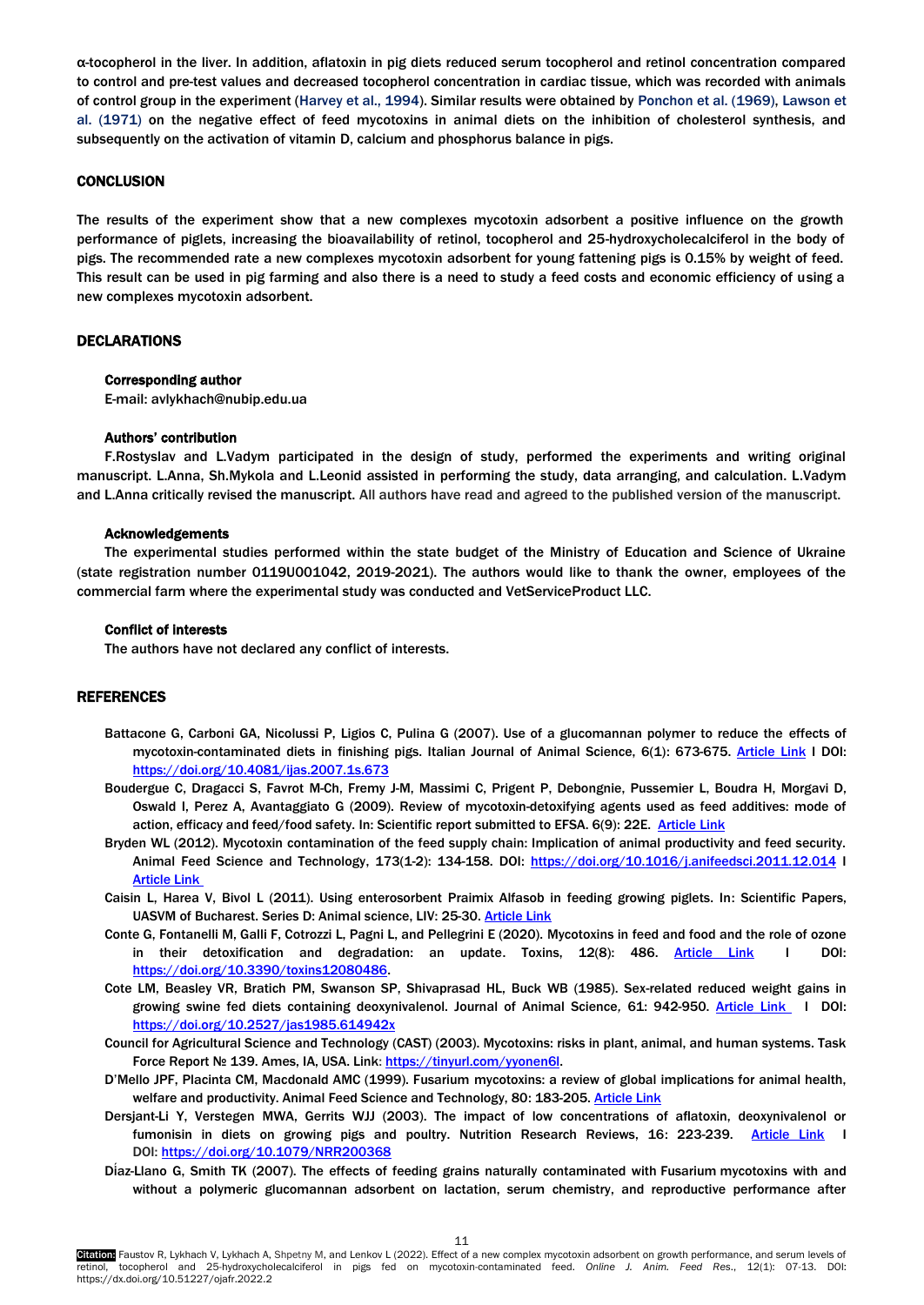weaning of first-parity lactating sows. Journal of Animal Science, 85(6): 1412-1423. [Article Link](https://academic.oup.com/jas/article-abstract/85/6/1412/4778052?redirectedFrom=fulltext) I DOI: <https://doi.org/10.2527/jas.2006-213>

- <span id="page-5-0"></span>Duan J, Yin J, Wu M, Liao P, Deng D, Liu G, et al. (2014). Dietary glutamate supplementation ameliorates mycotoxin-induced abnormalities in the intestinal structure and expression of amino acid transporters in young pigs. PLoS ONE, 9(11): e112357[. Article Link](https://journals.plos.org/plosone/article?id=10.1371/journal.pone.0112357) | DOI: <https://doi.org/10.1371/journal.pone.0112357>
- Dvorska JE, Surai PF (2001). Effects of T-2 toxin, zeolite and Mycosorb on antioxidant systems of growing quail. [Asian-](https://www.scimagojr.com/journalsearch.php?q=78414&tip=sid&clean=0)[Australasian Journal of Animal Sciences,](https://www.scimagojr.com/journalsearch.php?q=78414&tip=sid&clean=0) 14(12): 1752-1757. <u>[Article Link](https://www.animbiosci.org/journal/view.php?doi=10.5713/ajas.2001.1752)</u> I DOI[:https://doi.org/10.5713/ajas.2001.1752](https://doi.org/10.5713/ajas.2001.1752)
- Eskola M, Kos G, Elliott ChT, Hajslova J, Mayar S and Krska R (2020). Worldwide contamination of food-crops with mycotoxins: Validity of the widely cited 'FAO estimate' of 25%. Critical Reviews in Food Science and Nutrition, 60(16): 2773-2789[. Article Link](https://www.tandfonline.com/doi/pdf/10.1080/10408398.2019.1658570?needAccess=true) I DOI:<https://doi.org/10.1080/10408398.2019.1658570>
- Frobose HL, Stephenson EW, Tokach MD, DeRouchey JM, Woodworth JC, Dritz SS, Goodband RD (2017). Effects of potential detoxifying agents on growth performance and deoxynivalenol (DON) urinary balance characteristics of nursery pigs fed DON-contaminated wheat*.* Journal of Animal Science, 95(1): 327–337. [Article Link](https://academic.oup.com/jas/article-abstract/95/1/327/4703043) I DOI: <https://doi.org/10.2527/jas.2016.0664>
- Godde CM, Mason-D'Croz D, Mayberry DE, Thornton PK, Herrero M (2021). Impacts of climate change on the livestock food supply chain; a review of the evidence. Global Food Security, 28: 100488. [Article Link](https://www.sciencedirect.com/science/article/pii/S2211912420301413?via%3Dihub) I DOI: <https://doi.org/10.1016/j.gfs.2020.100488>
- Harvey RB, Kubena LF, Elissalde MH (1994). Influence of vitamin E on aflatoxicosis in growing swine. [American Journal of](https://www.google.com/url?sa=t&rct=j&q=&esrc=s&source=web&cd=&ved=2ahUKEwj02qqsoZvzAhVumYsKHbWbA6kQFnoECAwQAw&url=http%3A%2F%2Fwww.speciation.net%2FDatabase%2FJournals%2FAmerican-Journal-of-Veterinary-Research-%3Bi487&usg=AOvVaw2w1jsBIOWp7Jb_XPKmXy7l)  [Veterinary Research,](https://www.google.com/url?sa=t&rct=j&q=&esrc=s&source=web&cd=&ved=2ahUKEwj02qqsoZvzAhVumYsKHbWbA6kQFnoECAwQAw&url=http%3A%2F%2Fwww.speciation.net%2FDatabase%2FJournals%2FAmerican-Journal-of-Veterinary-Research-%3Bi487&usg=AOvVaw2w1jsBIOWp7Jb_XPKmXy7l) 55(4): 572-577[. Article Link](https://pubmed.ncbi.nlm.nih.gov/8017706/) I DOI: <https://pubmed.ncbi.nlm.nih.gov/8017706/>
- Hoehler D, Marquardt RR, McIntosh AR, Xiao H (1996). Free radical generation as induced by ochratoxin A and its analogs in bacteria (*Bacillus brevis*). Journal of Biological Chemistry, 271(44): 27388-27394. Article Link: [https://www.jbc.org/article/S0021-9258\(18\)35245-1/pdf](https://www.jbc.org/article/S0021-9258(18)35245-1/pdf)
- Holanda DM and Kim SW (2020). Efficacy of mycotoxin detoxifiers on health and growth of newly-weaned pigs under chronic dietary challenge of deoxynivalenol. Toxins, 12(5): 311. [Article Link](https://www.mdpi.com/2072-6651/12/5/311) I DOI: <https://doi.org/10.3390/toxins12050311>
- Holanda DM, Kim SW (2021). Mycotoxin occurrence, toxicity, and detoxifying agents in pig production with an emphasis on deoxynivalenol. Toxins, 13: 171. [Article Link](https://www.mdpi.com/2072-6651/13/2/171) I DOI: <https://doi.org/10.3390/toxins13020171>
- Holanda DM, Kim Y I, Parnsen W, Kim SW (2021). Phytobiotics with adsorbent to mitigate toxicity of multiple mycotoxins on health and growth of pigs. Toxins, 13(7): 442[. Article Link](https://www.mdpi.com/2072-6651/13/7/442?__cf_chl_managed_tk__=LsJ6Hvrth1eWfXsDlxaFIJryUAY9CfJe9NEyfIU5h54-1642211950-0-gaNycGzNDJE) I DOI: <https://doi.org/10.3390/toxins13070442>
- Hussain T, Saleemi MK, Khan MZ, Khan A, Abbas RZ, Bilal MQ, Deeba F, Irshad H, Fatima Z, Afzal F, Farooq U (2020). Toxicopathological effects of endosulfan in female Japanese Quails (*Coturnix japonica*). Advancements in Life Sciences, 7(2): 72-78. Article Link:<http://www.als-journal.com/articles/vol7issue2/721.20/866.pdf>
- Hussein HS, Brasel JM (2001). Toxicity, metabolism, and impact of mycotoxins on humans and animals. Toxicology, 167(2), 101-134. [Article Link](https://www.sciencedirect.com/science/article/abs/pii/S0300483X01004711) I DOI: [https://doi.org/10.1016/s0300-483x\(01\)00471-1](https://doi.org/10.1016/s0300-483x(01)00471-1)
- Huwig А, Freimund S, Ka[ä](https://pubmed.ncbi.nlm.nih.gov/?term=K%C3%A4ppeli+O&cauthor_id=11439224)ppeli О, Dutler H (2001). Mycotoxin detoxication of animal feed by different adsorbents. Toxicology Letters*,* 122(2): 179-188. [Article Link](https://pubmed.ncbi.nlm.nih.gov/11439224/) I DOI: [https://doi.org/10.1016/s0378-4274\(01\)00360-5](https://doi.org/10.1016/s0378-4274(01)00360-5)
- Ibatullin II, Zhukorsky OM, Bashchenko MI (2017). Methodology and organization of scientific achievements on animal husbandry. Kyiv. pp. 328[. Article Link](http://irb.nubip.edu.ua/cgi-bin/irbis64r_14/cgiirbis_64.exe?LNG=uk&C21COM=S&I21DBN=NUBIP&P21DBN=NUBIP&S21FMT=fullwebr&S21ALL=%3C.%3EK%3D%D0%86%D0%91%D0%90%D0%A2%D0%A3%D0%9B%D0%9B%D0%86%D0%9D%D0%90$%3C.%3E&Z21ID=&S21SRW=GOD&S21SRD=DOWN&S21STN=1&S21REF=10&S21CNR=20&FT_REQUEST=&FT_PREFIX=)
- Kanora A, Maes D (2009). The role of mycotoxins in pig reproduction: a review. Veterinarni Medicina, 54(12): 565-576. [Article Link](https://www.agriculturejournals.cz/web/vetmed.htm?type=article&id=156_2009-VETMED) I DO[I:https://doi.org/10.17221/156/2009-VETMED](https://doi.org/10.17221/156/2009-VETMED)
- Kihal A, Margues C, Rodrigues-Prado M, Jose-Cunileras E and Calsamiglia S (2022). Effect of diet supplementation with the mycotoxin binder montmorillonite on the bioavailability of vitamins in dairy cows. Toxins, 14(1): 26. [Article Link](https://www.mdpi.com/2072-6651/14/1/26/htm) I DOI: <https://doi.org/10.3390/toxins14010026>
- Kihal A, Rodríguez-Prado ME, Cristofol C, Calsamiglia S (2021) Short communication: quantification of the effect of mycotoxin binders on the bioavailability of fat-soluble vitamins *in vitro*. Animals*, 11(8)*: 2251. [Article Link](https://www.mdpi.com/2076-2615/11/8/2251#cite) I DOI: <https://doi.org/10.3390/ani11082251>
- Lawson DEM, Fraser DR, Kodicek E, Morris HR and Williams DH (1971). Identification of 1,25-dihydroxycholecalciferol, a new kidney hormone controlling calcium metabolism. Nature Cell Biology, 230: 228-230. Article Link: <https://www.nature.com/articles/230228a0>
- Mullan B (2017). Mycotoxins in pig production. Agriculture and Food. Article Link: [https://www.agric.wa.gov.au/feeding](https://www.agric.wa.gov.au/feeding-nutrition/mycotoxins-pig-production)[nutrition/mycotoxins-pig-production](https://www.agric.wa.gov.au/feeding-nutrition/mycotoxins-pig-production)
- Papaioannou DS, Kyriakis SC, Papasteriadis A, Roumbies N, Yannakopoulos A. Alexopoulos C (2002). Effect of in-feed inclusion of a natural zeolite (clinoptilolite) on certain vitamin, macro and trace element concentrations in the blood, liver and kidney tissues of sows. Research in Veterinary Science, 72(1): 61-68. [Article Link](https://www.sciencedirect.com/science/article/abs/pii/S0034528801905247?via%3Dihub) I DOI: <https://doi.org/10.1053/rvsc.2001.0524>
- Patience JF, Myers AJ, Ensley S, Jacobs BM, Madson D (2014). Evaluation of two mycotoxin mitigation strategies in growfinish swine diets containing corn dried distillers' grains with solubles naturally contaminated with deoxynivalenol. Journal of Animal Science, 92(2): 620-626[. Article Link](https://academic.oup.com/jas/article-abstract/92/2/620/4702475?redirectedFrom=fulltext) | DOI: <https://doi.org/10.2527/jas.2013-6238>
- Pereira KS, Chunha SC and Fernandes JO (2019). Prevalent mycotoxins in animal feed: Occurrence and analytical methods. Toxins, 11(5): 290. [Article Link](https://www.mdpi.com/2072-6651/11/5/290) I DOI[: https://doi.org/10.3390/toxins11050290](https://doi.org/10.3390/toxins11050290)
- [Pierron A,](https://www.sciencedirect.com/science/article/pii/S2405654516300154#!) [Alassane-Kpembi](https://www.sciencedirect.com/science/article/pii/S2405654516300154#!) I, [Oswald](https://www.sciencedirect.com/science/article/pii/S2405654516300154#!) IP (2016). Impact of mycotoxin on immune response and consequences for pig health[. Animal Nutrition](https://www.sciencedirect.com/science/journal/24056545)*,* 2(2): 63-68. [Article Link](https://www.sciencedirect.com/science/article/pii/S2405654516300154?via%3Dihub) I DOI[: https://doi.org/10.1016/j.aninu.2016.03.001](https://doi.org/10.1016/j.aninu.2016.03.001)
- Ponchon G, Kennan AL, DeLuca HF (1969). Activation of vitamin D by the liver. Journal of Clinical Investigation, 48: 2032- 2037. [Article Link](https://www.jci.org/articles/view/106168) I DOI: <https://doi.org/10.1172/JCI106168>